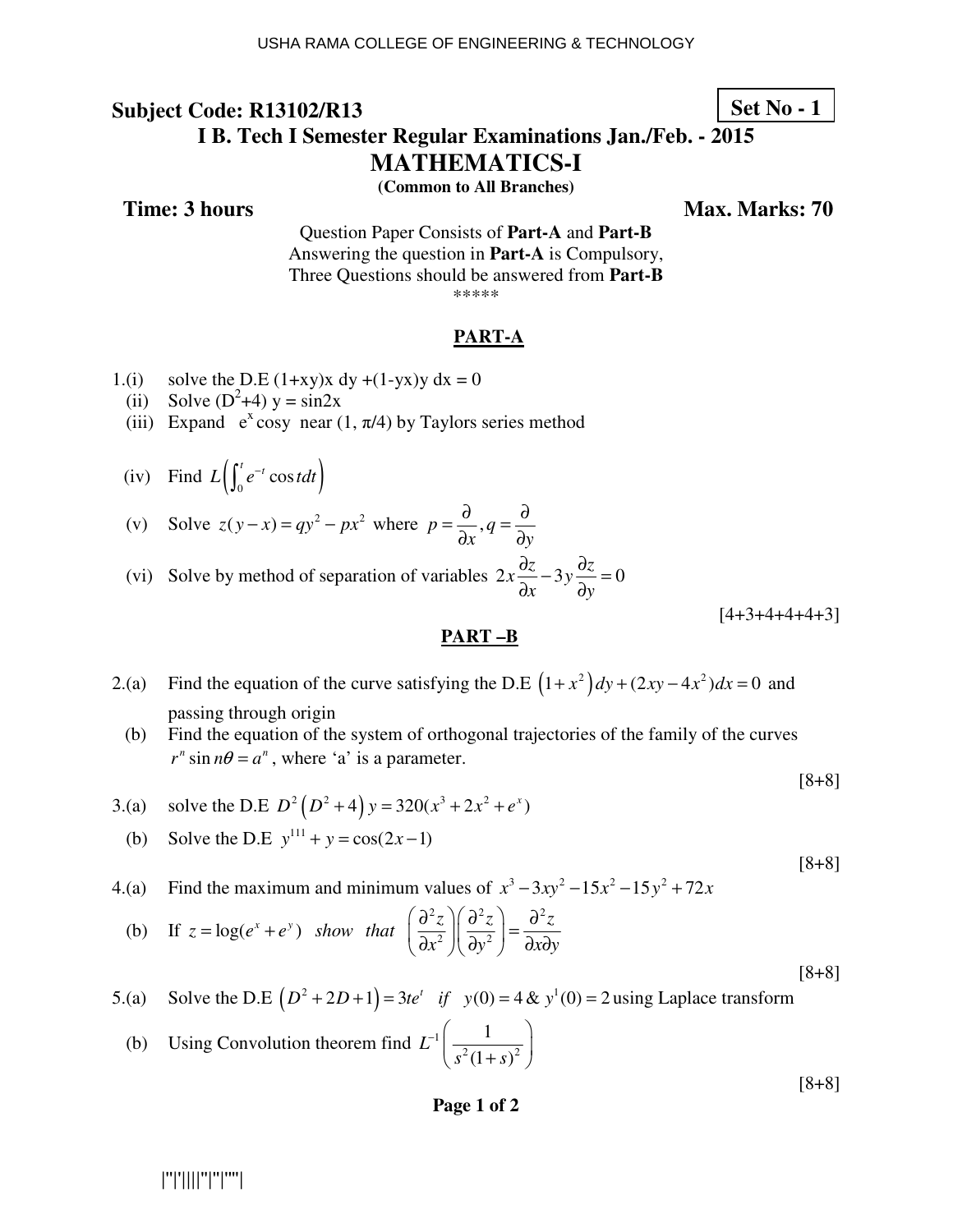# **Set No - 1**

- 6.(a) Solve the P.D.E  $p/x^2 + q/y^2 = z$ , where  $p = \frac{0}{2}, q$  $x^{\prime 4}$  dy  $=\frac{\partial}{\partial}$ ,  $q=\frac{\partial}{\partial}$  $\partial x$  d
- (b) Obtain P.D.E of all spheres whose centre lies on z axis with a given radius r.

[8+8]

7. An insulated rod of length L has its ends A and B maintained at  $0^0c$  and  $100^0c$ respectively under steady state conditions prevail .If B is suddenly reduced to  $0^0c$  and maintained at  $0^0$ c, find the temperature at a distance x from A at time t

[16]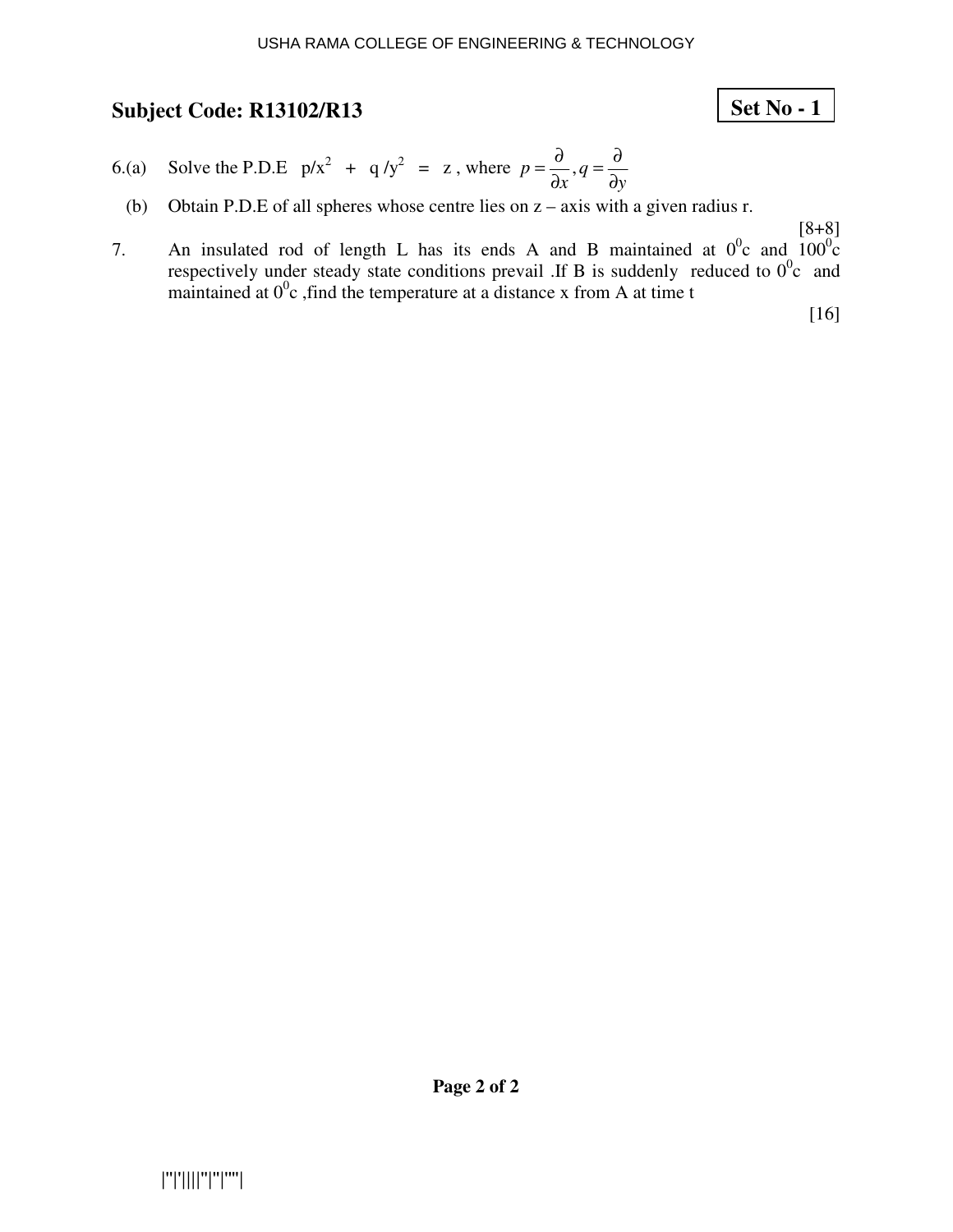## **Subject Code: R13102/R13 I B. Tech I Semester Regular Examinations Jan./Feb. - 2015 MATHEMATICS-I**

**(Common to All Branches)** 

**Time: 3 hours** Max. Marks: 70

**Set No - 2**

Question Paper Consists of **Part-A** and **Part-B** Answering the question in **Part-A** is Compulsory, Three Questions should be answered from **Part-B** \*\*\*\*\*

### **PART-A**

1.(i) Solve the D.E 
$$
y(2x^2y + e^x)dx = (y^3 + e^x)dy
$$

(ii) Write the Equation of simple harmonic motion and find its solution

- (iii) Find the relation between the functions  $u = -\frac{x}{2} \& y = \frac{x+y}{y}$ *y*  $x - y$  $=\frac{x}{x}$ &  $v = \frac{x+1}{x}$ −
- (iv) Find  $L\left(\frac{e^{-at}-e^{-bt}}{2}\right)$ *t*  $\left(e^{-at}-e^{-bt}\right)$  $\left(\frac{t}{t}\right)$
- (v) Solve the P.D.E  $xp yq = y^2 x^2$  where  $p = \frac{0}{2}, q$  $x^{\prime 4}$  dy  $=\frac{\partial}{\partial}$ ,  $q=\frac{\partial}{\partial}$  $\partial x$ <sup>2</sup> ∂

(vi) Solve the 
$$
(D^2 - 2DD')z = e^{2x} + x^3y
$$
 where  $D = \frac{\partial}{\partial x}, D^1 = \frac{\partial}{\partial y}$ 

 $[4+3+4+4+4+3]$ 

[8+8]

#### **PART –B**

2.(a) A radioactive substance disintegrates at a rate proportional to it's mass. When it's mass is 10 mgm, the rate of disintegration is 0.051 mgm per day. How long will it take for the mass to be reduced from 10 mgm to 5 mgm.

(b) Solve 
$$
\frac{dy}{dx} = x^3 - 2xy
$$
 if  $y(1) = 2$ . [8+8]

3.(a) solve the D.E  $(D^2-1)y = x \sin x$ 

(b) Solve the D.E 
$$
y^{111} - y^{11} - y^1 + y = 1 + x^2
$$

$$
\text{4. (a)} \quad \text{if } u = f(r) \text{ and } x = r\cos\theta, \ y = r\sin\theta \text{ then prove that } \left(\frac{\partial^2 u}{\partial x^2}\right) + \left(\frac{\partial^2 u}{\partial y^2}\right) = f^{11}(r) + \frac{1}{r}f^1(r)
$$

(b) If the sum of three numbers is a constant, then prove that their product is maximum when they are equal.

**Page 1 of 2**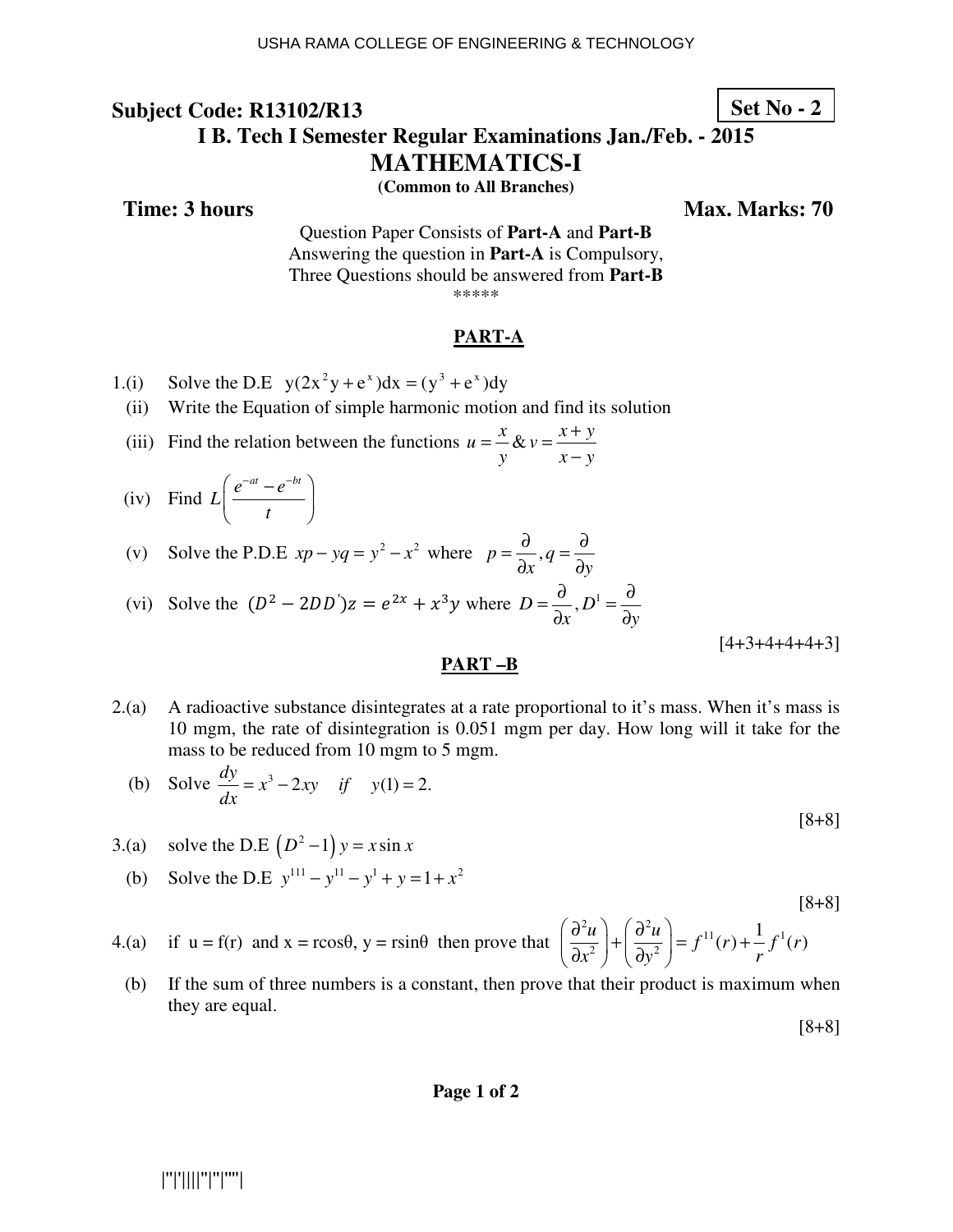**Set No - 2**

5.(a) Find  $L^{-1} \left| \frac{s+1}{s^2(1+s)^2} \right|$ 1  $(1 + s)$  $L^{-1}\left(\frac{s}{2}\right)$  $s^2(1+s)$  $-1$   $s+1$  $\left(\frac{1}{s^2(1+s)^2}\right)$  (b) Using Laplace transform, Evaluate 2  $\int_0^\infty \frac{e^{-at} \sin^2 t}{t} dt$ *t*  $\int_0^\infty \frac{e^{-x}}{x^2}$ [8+8]

6.(a) Form the partial Differential equation by elimination  $F(xy+z^2, x + y + z) = 0$ 

- (b) Solve the P.D.E  $z(z^2+xy)$  (p x-q y) =  $x^4$  where  $p = \frac{b}{2}$ , q  $x^{\prime\prime}$  dy  $=\frac{\partial}{\partial}$ ,  $q=\frac{\partial}{\partial}$  $\partial x$ <sup>2</sup> ∂
- 7. A string of length 100 cm is tightly stretched between  $x = 0$  and  $x = 100$  and is displaced from its equilibrium positions by imparting each of its points an initial velocity given by  $0 \leq x \leq 50$  $(x)$  $100 - x$  if  $50 < x \le 100$ *x if*  $0 \leq x$ *g x x if*  $50 < x$  $\begin{cases} x & \text{if} \quad 0 \leq x \leq x \end{cases}$  $=\{$  $\begin{cases} 100 - x & \text{if} \\ 0 & \text{if} \end{cases}$

Then find the displacement at any subsequent time.

[16]

[8+8]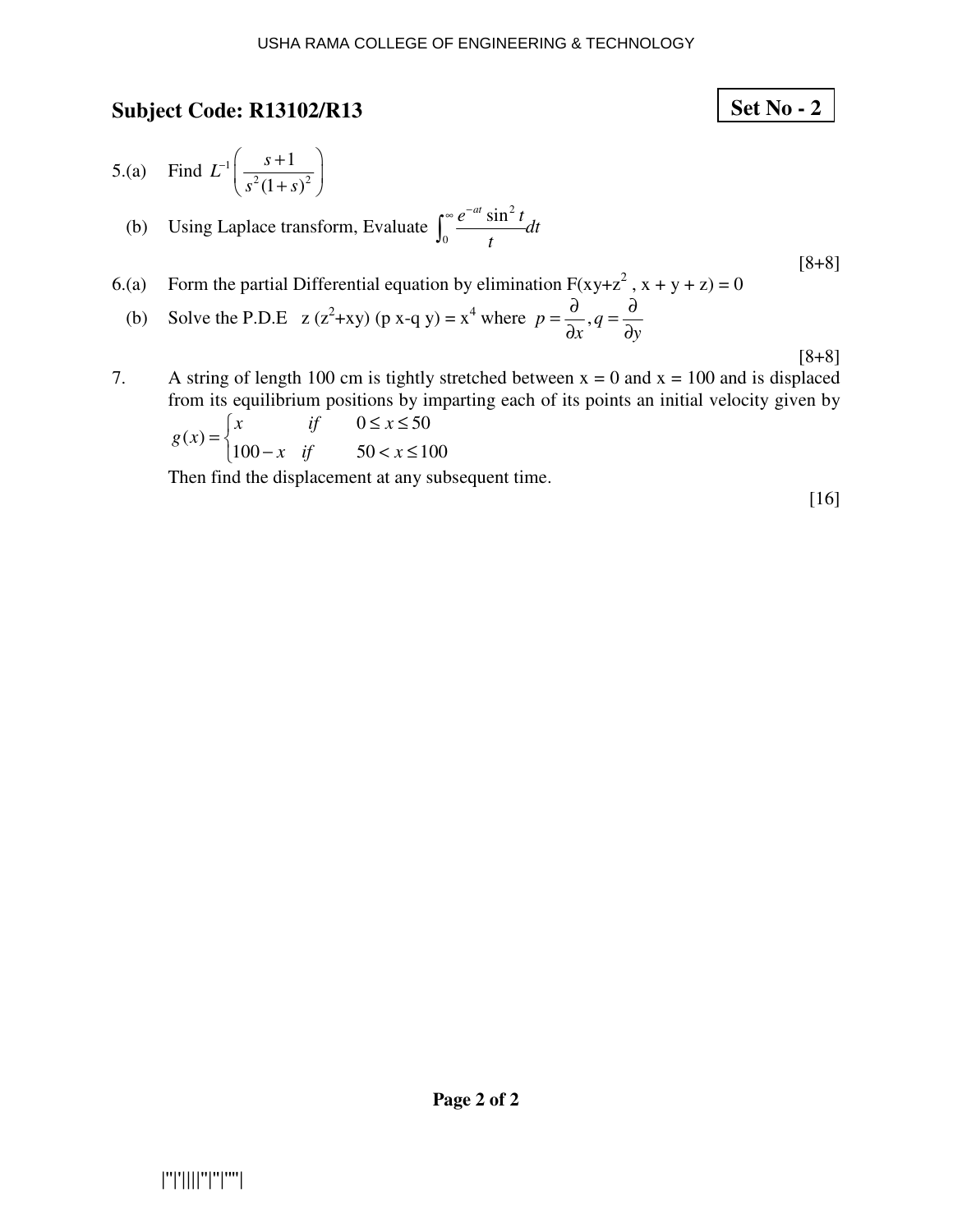## **Subject Code: R13102/R13 I B. Tech I Semester Regular Examinations Jan./Feb. - 2015**

**MATHEMATICS-I** 

**(Common to All Branches)** 

**Time: 3 hours Max. Marks: 70 Max. Marks: 70** 

**Set No - 3**

Question Paper Consists of **Part-A** and **Part-B** Answering the question in **Part-A** is Compulsory, Three Questions should be answered from **Part-B** \*\*\*\*\*

### **PART-A**

1.(i) Solve the D.E 
$$
y^2 dx + (-y^2 + x^2 - xy) dy = 0
$$

(ii) Solve the D.E  $(D^4 + 18D^2 + 81)y = 0$ 

(iii) If  $x = r \cos\theta$ ,  $y = r \sin\theta$  then prove that  $\frac{\partial r}{\partial x} = \frac{\partial x}{\partial y} \& \frac{1}{\partial y} \frac{\partial x}{\partial x} = r$ *x*  $\partial r$  *r*  $\partial \theta$   $\partial x$ θ θ  $\frac{\partial r}{\partial x} = \frac{\partial x}{\partial y} \& \frac{1}{x} \frac{\partial x}{\partial y} = r \frac{\partial}{\partial x}$  $\partial x \quad \partial r \quad r \ \partial \theta \quad \partial$ 

 (iv) Find J  $\left\{ \right\}$  $\mathcal{I}$  $\overline{a}$ ∤  $\int$  $\overline{\phantom{a}}$ J  $\left(1+\frac{1}{2}\right)$  $\setminus$  $\frac{1}{\log 1}$ 2 1 s  $L^{-1} \left\{ \log \left( 1 + \frac{1}{2} \right) \right\}$ 

(v) Solve the P.D.E 
$$
p(1+q) = qz
$$
 where  $p = \frac{\partial}{\partial x}, q = \frac{\partial}{\partial y}$ 

(vi) Solve 
$$
(D^3 - 3D^2D' + 4D'^2) = e^{x+2y}
$$
 where  $D = \frac{\partial}{\partial x}, D^1 = \frac{\partial}{\partial y}$ 

 $[4+3+4+4+4+3]$ 

[8+8]

[8+8]

[8+8]

### **PART –B**

- 2.(a) If the air temperature is  $20^0$ c and the body cools for 20 min from  $140^0$ c to  $80^0$ c, find when the temperature will be  $35^{\circ}$ c.
	- (b) Solve the D.E  $dr + (2r \cot \theta + \sin 2\theta) d\theta = 0$
- 3.(a) Solve the D.E  $(D^2 + 2D + 1)y = xe^x \cos x$
- (b) Solve the D.E  $y^{11} 2y^1 + y = 1 + e^x$
- 4.(a) Find the dimensions of the rectangular box open at the top of the maximum capacity whose surface area is 108 sq.inches.

(b) Show that 
$$
\log(1 + e^x) = \log 2 + \frac{x}{2} + \frac{x^2}{8} - \frac{x^4}{48} + \dots
$$
 and  
\nHence deduce that  $\frac{e^x}{1 + e^x} = \frac{1}{2} + \frac{x}{4} - \frac{x^3}{48} + \dots$  [8+8]

- 5.(a) Find the Laplace transform of Dirac-Delta function
	- (b) Solve the D.E  $y^{111} + y = 1$  if  $y(0) = y^1(0) = y^{11}(0) = 0$  using Laplace transform

### **Page 1 of 2**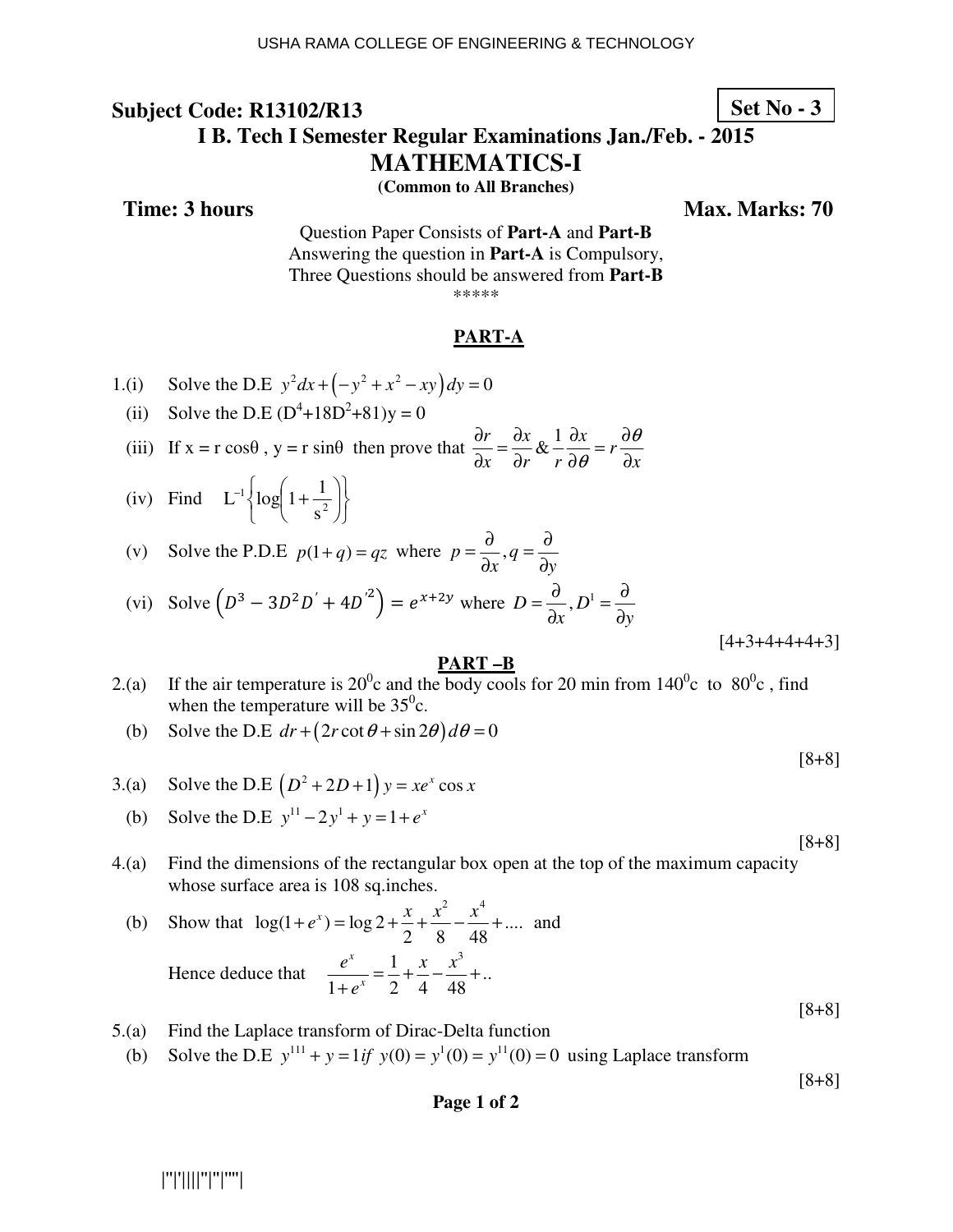# **Set No - 3**

- 6.(a) Solve the P.D.E p cos  $(x + y) + q \sin (x + y) = z$  where  $p = \frac{0}{x}, q$  $x^{\prime 4}$  dy  $=\frac{\partial}{\partial}$ ,  $q=\frac{\partial}{\partial}$  $\partial x$  d
- (b) Obtain P.D.E by eliminating arbitrary functions from  $z = f(2x+3y) + g(3x-y)$

[8+8]

7. A square plate is bounded by the lines  $x = 0$ ,  $y=0$ ,  $x = l$ ,  $y = l$ . Its faces are insulated .The temperature of along the upper horizontal edge is given by u  $(x, l) = x (l-x)$  when  $0 < x < l$ while other edges are kept at zero. Find the steady state temperature.

[16]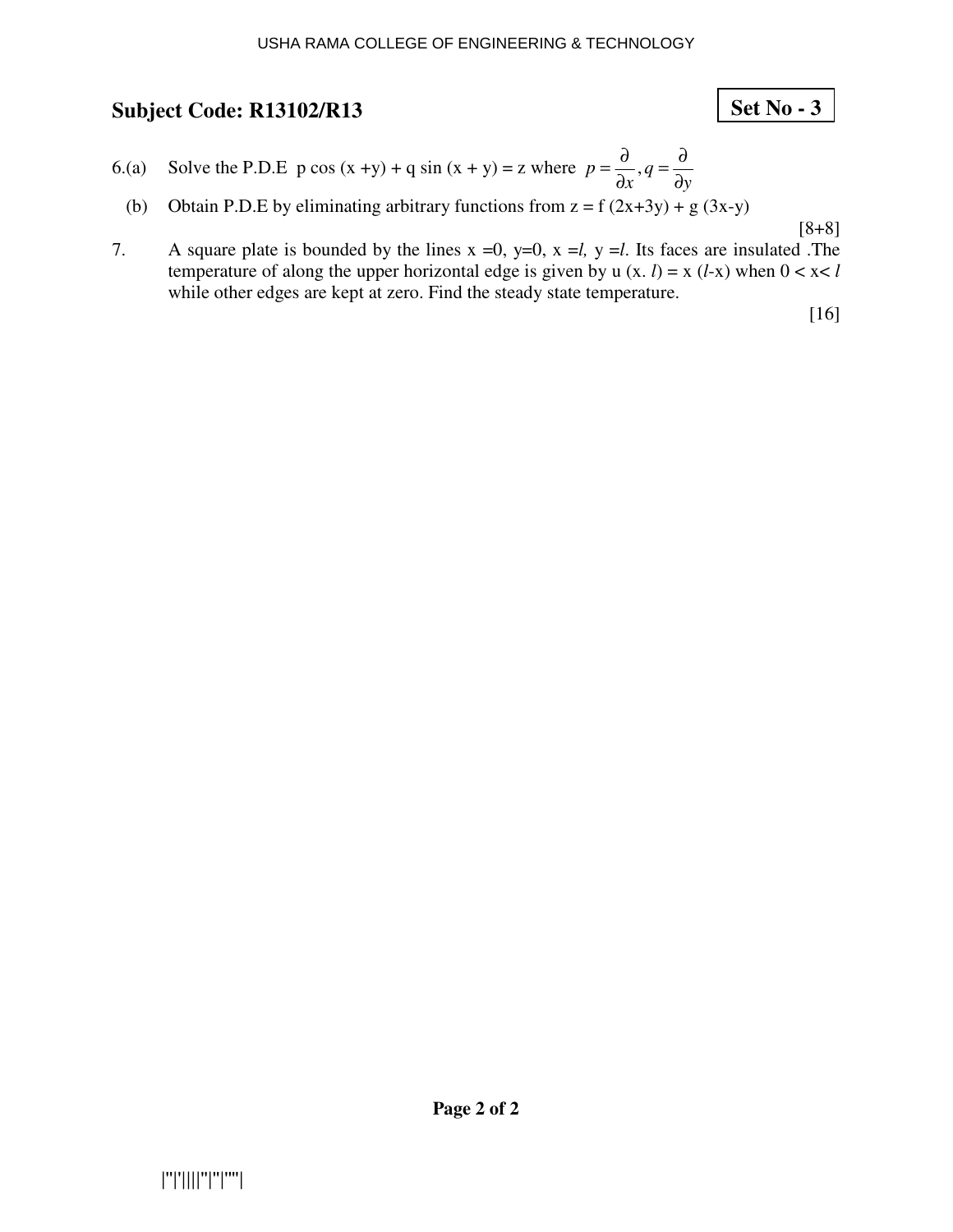### **Set No - 4**

## **I B. Tech I Semester Regular Examinations Jan./Feb. - 2015 MATHEMATICS-I**

**(Common to All Branches)** 

**Time: 3 hours** Max. Marks: 70

Question Paper Consists of **Part-A** and **Part-B** Answering the question in **Part-A** is Compulsory, Three Questions should be answered from **Part-B** \*\*\*\*\*

### **PART-A**

- 1.(i) Solve the D.E xy dx  $-(x^2+2y^2)dy = 0$
- (ii) Find the particular integral of  $(D^2 + 1) = \sec x$
- (iii) If  $u = \frac{y}{x} + \frac{z}{y}$  then find  $x \frac{\partial u}{\partial x} + y \frac{\partial u}{\partial y} + z \frac{\partial u}{\partial y}$ *z x*  $\partial x$   $\partial y$   $\partial z$  $=\frac{y}{z}+\frac{z}{z}$  then find  $x\frac{\partial u}{\partial x}+y\frac{\partial u}{\partial y}+z\frac{\partial u}{\partial x}$  $\partial x$   $\partial y$   $\partial$
- (iv) Find  $L[t^2e^{-2t}]$

(v) Solve 
$$
z^2 = 1 + p^2 + q^2
$$
 where  $p = \frac{\partial}{\partial x}, q = \frac{\partial}{\partial y}$ 

(vi) Solve by method of separation of variables  $4\frac{\partial z}{\partial x} + \frac{\partial z}{\partial y} = 3z$  *if*  $u(0, y) = 3e^{-y} - e^{-5y}$ *x dy*  $\frac{\partial z}{\partial z} + \frac{\partial z}{\partial z} = 3z \text{ if } u(0, y) = 3e^{-y} - e^{-y}$  $\partial x$  ∂

 $[4+3+3+4+4+4]$ 

[8+8]

[8+8]

#### **PART –B**

- 2.(a) In a certain chemical reaction the rate of change of conversion of a substance at time t is proportional to the quantity of the substance still untransformed at that time. At the end of one hour 60 grams remain and at the end of four hours 21 grams. How many grams of the first substance was there initially.
	- (b) Find the orthogonal trajectories of the family of hypocycloids  $x^{2/3} + y^{2/3} = a^{2/3}$ , where 'a' is a parameter.
- 3.(a) Solve the D.E  $(D^4 1)y = e^x \cos x$
- (b) Solve the D.E  $y^{111} 2y^1 + 2y = 1 + xe^x$
- 4.(a) Find the maximum value of  $u = x^2 y^3 z^4$  *if*  $2x + 3y + 4z = a$  by Lagrange's multiplier method.

(b) If 
$$
x = u(1-v)
$$
 and  $y = uv$  prove that 
$$
\frac{\partial(u, v)}{\partial(x, y)} \times \frac{\partial(x, y)}{\partial(u, v)} = 1
$$
 [8+8]

#### **Page 1 of 2**